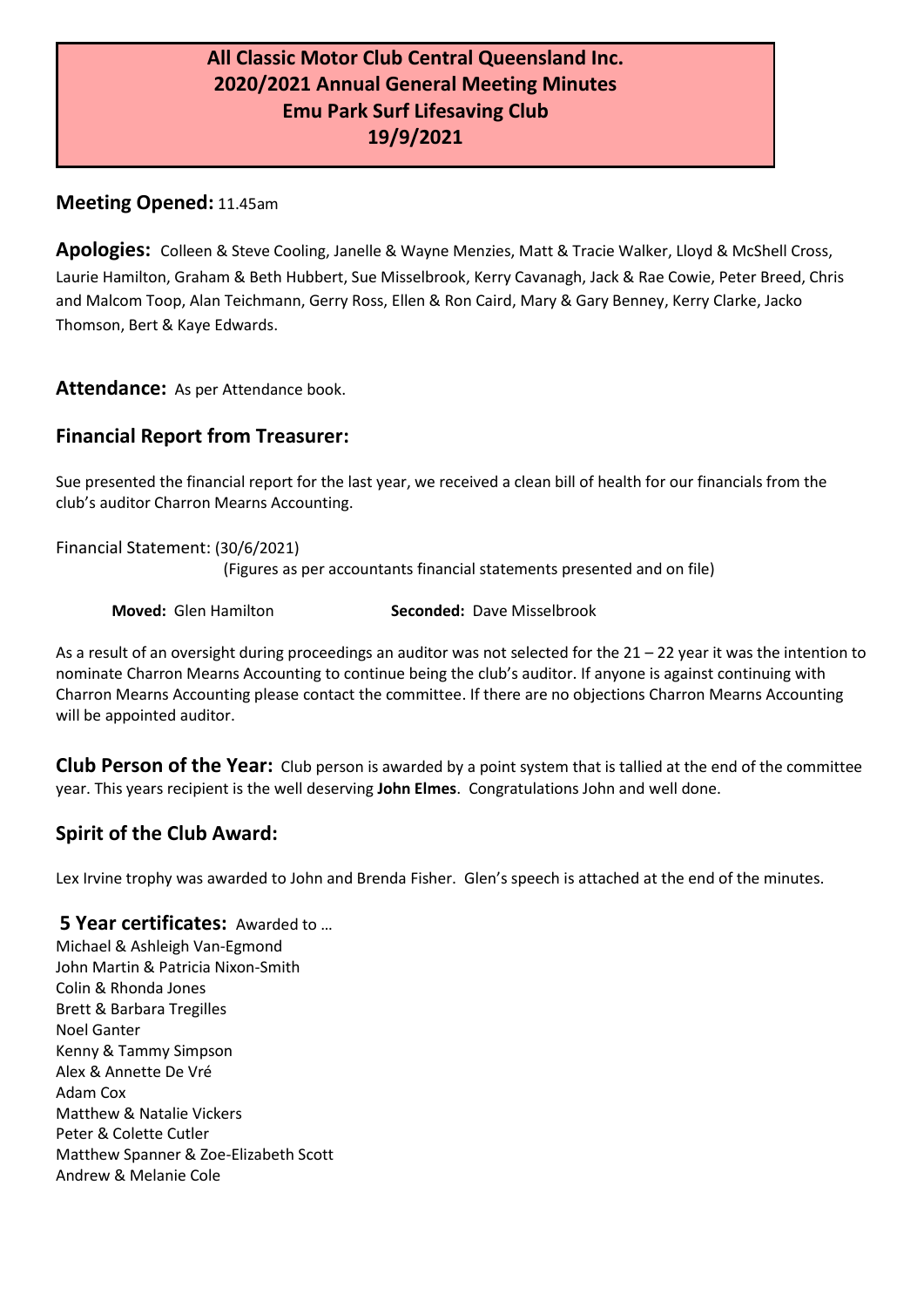### **10 Year Certificates:** Awarded to…

Mark & Susan Vignale Bruce & Colleen Duncan James & Rhonda Kavanagh Mark & Narelle Windress Scott & Gail Landsberg

**20 Year Certificates:** Awarded to… Gene & Tammy Kennedy Michael & Trudy Kennedy Darren Ireland

**25 Year Certificates:** Awarded to… Alan & Wanida Luckman John & Vicki Bock Anne Thompson Barry & Joan Dahm Derek Holden

**Previous Minutes:** Hayden moved that the minutes from the 2020 AGM were a true and correct record and asked for a member that was present at the 2019 AGM and had read to second this motion.

**Moved:** Hayden MacKinnon **Seconded:** Glen Hamilton

## **President's Report**

Hayden presented his President's Report for the 2020/21 club year. This report is at the end of the minutes

The 2020/2021 committee was dismissed with Glen Hamilton stepping in to act as returning officer for election of new office bearers.

### **ELECTION OF OFFICER BEARERS**

#### **Nominations for President:**

| Nominee:         | Nominated by:    | Seconded by:     | Yes |
|------------------|------------------|------------------|-----|
| Havden MacKinnon | Fisher<br>John F | Rhonda Kavanaugh |     |

#### *Elected Club President: Hayden McKinnon*

### **Nominations for Vice President:**

| Nominee:               | Nominated by:        | Seconded by:         | Yes |
|------------------------|----------------------|----------------------|-----|
| <b>Brett Tregilles</b> | <b>Shelly Farrow</b> | <b>Bruce Bentley</b> |     |
| Nominee:               | Nominated by:        | Seconded by:         |     |

*Elected Club Vice President: Brett Tregilles*

## **Nominations for Secretary:**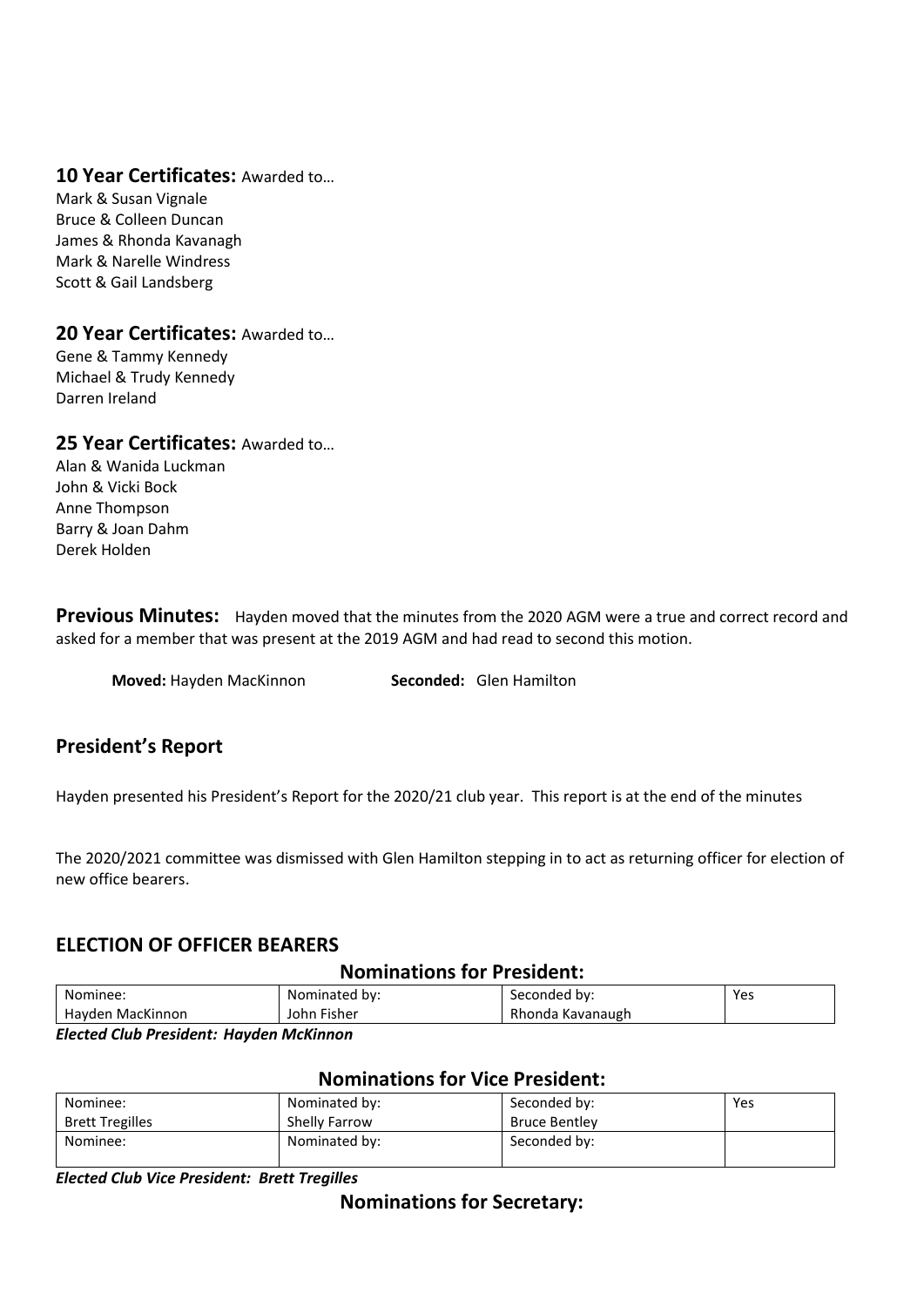| Nominee:    | Nominated by:        | Seconded by: | Yes |
|-------------|----------------------|--------------|-----|
| Jamie Irwin | <b>Shelly Farrow</b> | John Fisher  |     |

*Elected Club Secretary: Jamie Irwin*

## **Nominations for Treasurer**

| Nominee:        | Nominated by:        | Seconded by:     | Yes |
|-----------------|----------------------|------------------|-----|
| Sue Misselbrook | <b>Shelly Farrow</b> | Dave Misselbrook |     |
| Nominee:        | Nominated by:        | Seconded by:     |     |

*Elected Club Treasurer: Sue Misslebrook*

## **Nominations for Electronic Media Officer**

| Nominee: Brett Tregilles | Nominated by: Brenda Fisher | Seconded By: Shelly Farrow | Yes |
|--------------------------|-----------------------------|----------------------------|-----|
| Nominee: Glen Hamilton   | Nominated by: Brenda Fisher | Seconded By: Chris Hensley | Yes |

*Elected Club Media Officer: Held Jointly :- Brett Tregilles and Glen Hamilton*

### **Nominations for Membership Officer**

| Nominee: Shelly Farrow | Nominated by: Joy Elmes | Seconded by: Trudy Kennedy | Yes |
|------------------------|-------------------------|----------------------------|-----|
|                        |                         |                            |     |

#### *Elected Membership Officer: Shelly Farrow*

### **Nominations for Editor**

| Nominee:<br><b>Brett Tregilles</b> | Nominated by: Brenda Fisher | Seconded by: Shelly Farrow | Yes |
|------------------------------------|-----------------------------|----------------------------|-----|
| Nominee:<br><b>Glen Hamilton</b>   | Nominated by: Brenda Fisher | Seconded by: Chris Hensley | Yes |

*Elected Club Editor: Held Jointly :- Brett Tregilles and Glen Hamilton*

## **Nominations for Social Secretary**

| Nominee:     | Nominated by: Glen Hamilton | Seconded by: Chris Hensley | Yes |
|--------------|-----------------------------|----------------------------|-----|
| Shelly Allen |                             |                            |     |
|              |                             |                            |     |

*Elected Club Social Secretary: Shelley Allen*

### **Nominations for Merchandise Officer**

| Nominee:     | Nominated by: Peter Allen | Seconded by: John Fisher | Yes |
|--------------|---------------------------|--------------------------|-----|
| Shelly Allen |                           |                          |     |
| $ -$<br>     | $\sim$ $\sim$<br>.        |                          |     |

*Elected Club Merchandise Officer: Shelley Allen*

### **Nominations for Dating Officer**

| Nominee:               | Nominated by: Michael Laidlaw | Seconded by: Joy Elms        | Yes |
|------------------------|-------------------------------|------------------------------|-----|
| John Elmes             |                               |                              |     |
| Nominee:               | Nominated by: Chris Hensley   | Seconded by: James Kavanaugh | Yes |
| <b>Bruce Bentley</b>   |                               |                              |     |
| Nominee:               | Nominated by: Maria Laidlaw   | Seconded by: John Fisher     | Yes |
| <b>Michael Laidlaw</b> |                               |                              |     |
| Nominee: Russell Sait  | Nominated by: John Fisher     | Seconded: Chris Hensley      | Yes |
|                        |                               |                              |     |

*Elected Club Dating Officers Jointly Held by: John Elmes, Russell Sait, Bruce Bentley and Michael Laidlaw* **Nominations for Club Historian**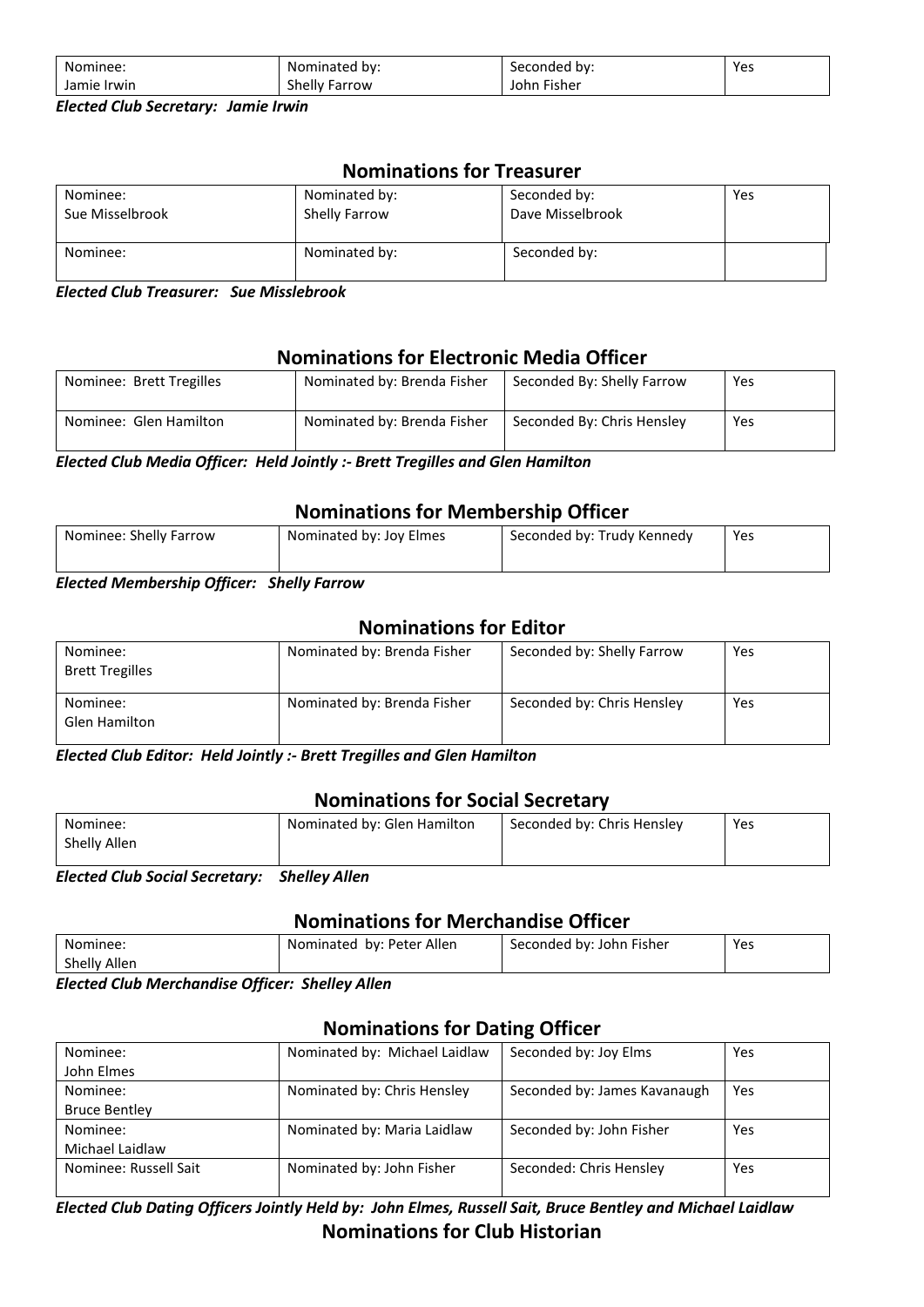| Nominee: | <b>Brett Tregilles</b> | Nominated by: Shelly Farrow | Seconded by: John Fisher | Yes |
|----------|------------------------|-----------------------------|--------------------------|-----|
|          |                        |                             |                          |     |

*Elected Club Historian : Brett Tregilles*

# **Nominations for Property Officer**

| Nominated by: Peter Allen<br>Nominee: Kelvin Hansen<br>Yes<br>Seconded by: James Kavanaugh |  |  |
|--------------------------------------------------------------------------------------------|--|--|

*Elected Club Property Officer: Kelvin Hansen*

### **Nominations for Rocky Swap Coordinators**

| Nominee:               | Nominated by: Mick Kennedy | Seconded by: Shelly Allen  | Yes |
|------------------------|----------------------------|----------------------------|-----|
| Clen Hamilton          |                            |                            |     |
| Nominee:               | Nominated by: Mick Kennedy | Seconded by: Shelly Farrow | Yes |
| Hayden MacKinnon       |                            |                            |     |
| Nominee: Jamie Irwin   | Nominated by: Mick Kennedy | Seconded by: John Fisher   | Yes |
|                        |                            |                            |     |
| Nominee: Steve Cooling | Nominated by: Mick Kennedy | Seconded by: Brenda Fisher | Yes |
|                        |                            |                            |     |

#### *Elected Rocky Swap Coordinators Jointly held by:*

On behalf of the new committee, our newly elected President Hayden MacKinnon thanked the members for putting their faith in the committee members and congratulated those who were newly elected.

### **Presidents Report**

#### Club Members,

Another year has us at the AGM, 2021 has not been as disruptive as 2020, however we are definatly back to the normal as we used to know it.

The club has weathered the ups and downs well, we are still growing, 7 new members signing up since May this year, looking forward to meeting them at upcoming club meetings and runs. Unfortunately we have also been saddened by the loss of some long standing club members who will be greatly missed in our ranks.

As President I would like to thank all club members for their participation in club activities. Due to busy lifestyles, work rosters and commitments it is not always easy too attend outings, however with the choices we now have, midweek runs, dinner and chat nights, monthly beach runs and club meeting runs we have certainly tried to include everyone and give them a chance to socialize with other members. This year we also reintroduced something the club used to do on a regular basis way back when, and that is the long weekend away. Longreach was a great trip, 7 cars/couples making the trek out west. We caught up with club members Phil and Jayne Owen, spent some time with the Longreach Car Club, great group of car enthusiasts who welcomed us warmly. We attended some interesting tourist haunts, ate and drank way too much, most importantly had a load of fun. Thank you to those who made the trip, hopefully next year we can plan a few more, some short, some long so everyone can hopefully take advantage of a getaway, some with the old classics and some just be a social event to a local area of interest.

I would also like to send out a thank you to all members who volunteered through out the year when needed. Again it is not always possible for everyone to help, it is certainly appreciated when you can. Rocky Swap was on shaky ground right up until the week it was on, in the end it was a great event with car club members filling a variety of rosters and doing an awesome job of it.

I sincerely thank everyone for another great year, I am humbled to be part of such a great community minded club and whatever 2022 throws our way we will come through ok.

### **Lex Irvine Trophy presentation 2020**

For those that didn't know Lex Irvine, he was a Gentleman who bought many qualities to the club from day one. Some were obvious. Particularly, his willingness to give a hand.

This year's recipients have similar qualities.

Interestingly, when they joined the club, it wasn't their intention to be too involved… they just wanted to make the most of the opportunities to cruise.

Actually, that was his view!!!

Luckily for the ACMC, this wasn't the combined view.